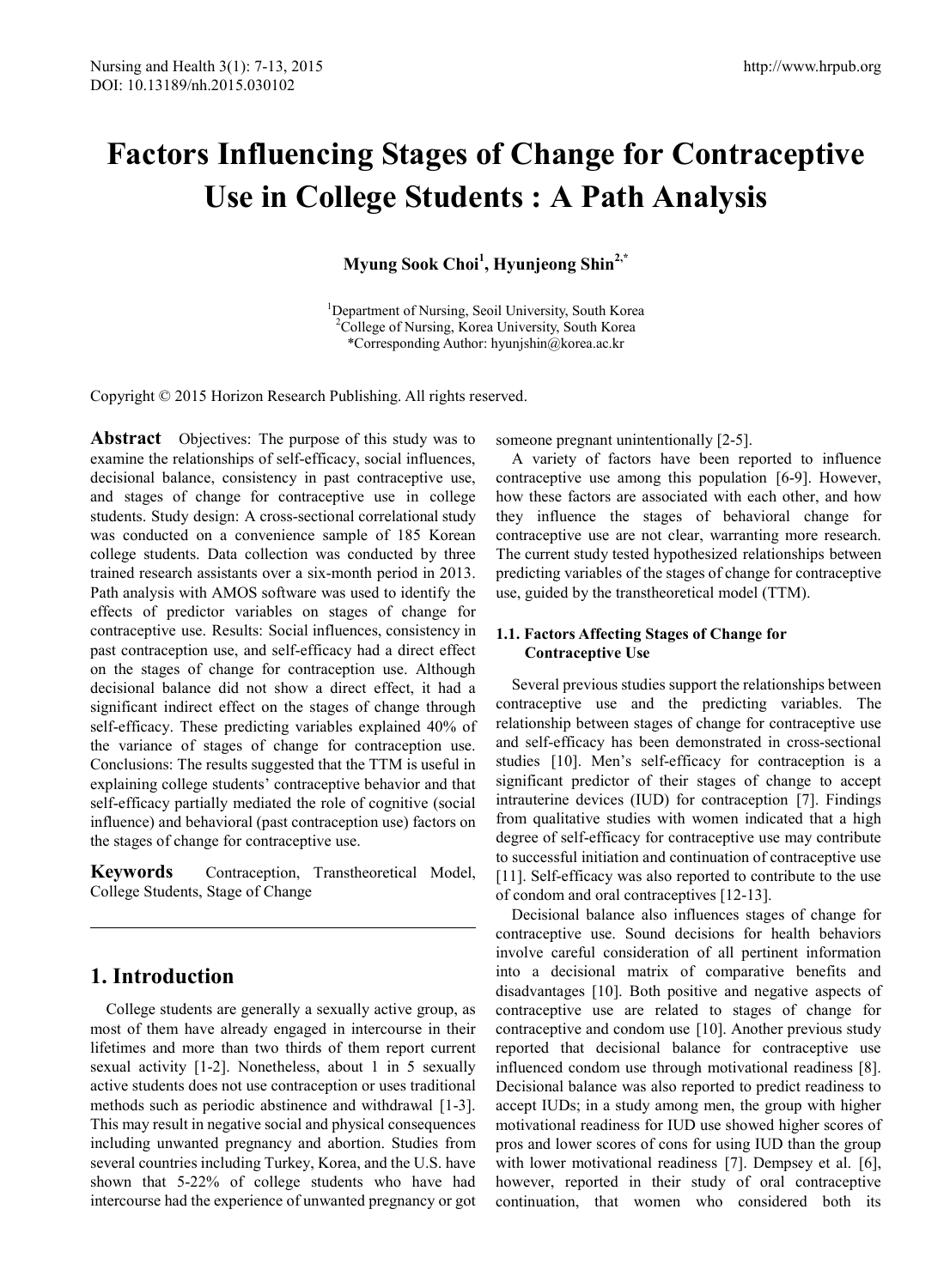advantages and disadvantages important were more likely to continue to use it.

Social influences are individual perceptions of the social pressures put on individuals to conduct or not conduct behaviors [14]. The perception of peers' or significant others' behaviors and recommendations can be considered important for the contraceptive behavior in young people [14]. Findings from a review of qualitative research noted that social networks including friends, parents, and schools influence views regarding the use of contraceptives [15]. The relationship between social influences and contraceptive use, however, can be mediated by self-efficacy and decisional balance [9]. A study with young people showed that the decision-making processes for contraceptive use were affected by social influences including social network experiences and recommendations of contraceptive use [16]. Outlaw et al. [8] also reported significant indirect effects from social influences to condom use through decisional balance. Studies among Taiwanese people noted that social influences affect contraceptive intention indirectly through self-efficacy and decisional balance [9, 14].

Past contraceptive experiences have repeatedly demonstrated to be an influencing factor on contraceptive use. A previous study among Chinese university students showed that condom use during the first sexual experience and oral contraceptive use in the previous year were significant predictors for current condom use [12]. Wang et al. [9] also reported that past contraceptive use has significant direct effects on both self-efficacy and current contraceptive use. Prior contraceptive experience may affect the decision-making process for current or future contraceptive use and the next choice for contraceptive options [16].

Previous research suggests that the variables of self-efficacy for contraceptive use, social influences, decisional balance, and past contraceptive experiences influence current contraceptive use. However, most previous contraceptive studies focused on the use of specific contraceptives and their predictors, disregarding the stages of change individuals pass through in modifying their contraceptive behaviors. In addition, none of the studies have described these variables simultaneously and tested the mediating effects of them on stages of change for contraceptive use. Additional research is needed to explore these inter-relationships and to advance the existing body of knowledge.

#### **1.2. Conceptual Framework**

In the current study, the TTM [17] was used to formulate hypothesized relationships between stages of change for contraceptive use and the affecting variables. The TTM describes an individual's behavioral progress through the stages [17]. The core constructs of the TTM include stages of change, self-efficacy, and decisional balance [18].

Stages of change is the central construct of the TTM involving progress through a series of five stages: (a)

precontemplation: the person has no intention to take action in the next 6 months, (b) contemplation: the person intends to change in the next 6 months, (c) preparation: the person intends to take action in the next month, (d) action: the person has changed his or her behavior within the past 6 months, and (e) maintenance: the person maintains the behavior for more than 6 months [18]. Self-efficacy reflects the person's confidence to overcome barriers for engaging in the health behavior. High self-efficacy is associated with late stages of change [7, 19-20]. Decisional balance reflects on the person's relative weighing of the pros and cons of changing and represents cognitive and motivational aspects of human decision-making [18]. When the individual perceives benefits to be greater than barriers, a greater possibility of performing that behavior exists [9]. Previous studies reported that people in the maintenance stage of the TTM showed higher levels of perceived benefits and lower levels of perceived barriers than people in the precontemplation stage [21-22].

For the current study, the theoretical framework of contraceptive use behavior from Wang et al.'s [9] study was used. In addition to the three core constructs of the TTM, social influences and past contraceptive use were included in the model. Social influences are defined as perceptions of social support and pressure for contraception use [9]. Wang et al. [9] showed that social influences had direct effects on both self-efficacy and decisional balance for contraceptive use in their study. Using the concepts of stages of change, decisional balance, and self-efficacy from the TTM and empirical evidence on social influences and past contraception, a model for contraception use behavior was constructed (Figure 1).



**Figure 1.** Hypothesized model

#### **1.3. Purpose**

The purpose of this study was to examine the relationships of self-efficacy, social influences, decisional balance, consistency in past contraceptive use, and stages of change for contraceptive use in college students. We hypothesized that higher self-efficacy, consistency in contraceptive use, and decisional balance would be associated with higher levels of stages of change for contraceptive use. Also,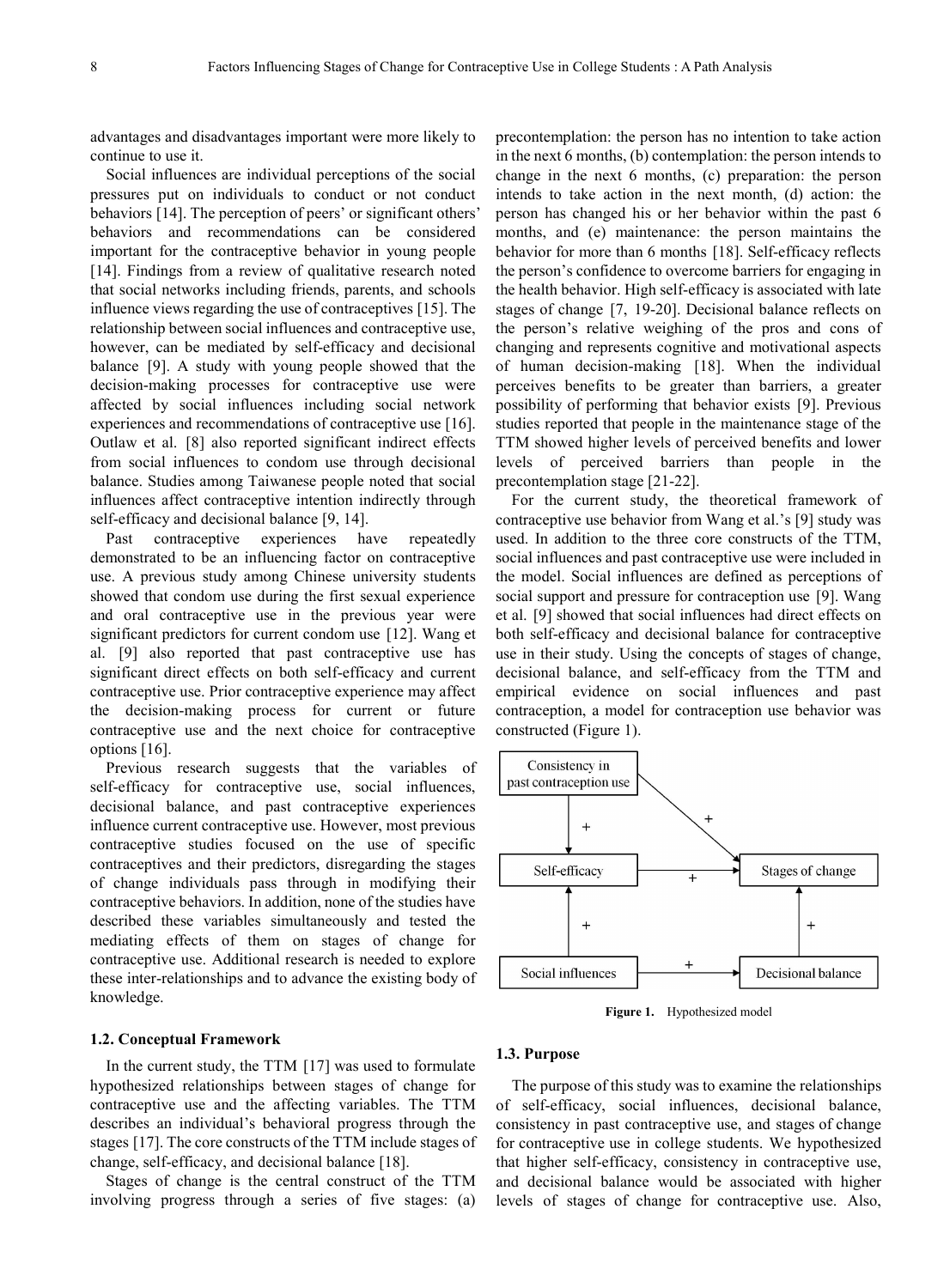positive relationships were posited between social influences and both self-efficacy and decisional balance. Furthermore, it was hypothesized that self-efficacy would mediate the effects of consistency in past contraceptive use on the stages of change for contraceptive use.

# **2. Materials and Methods**

## **2.1. Study Design**

A cross-sectional correlational design was used in this study.

#### **2.2. Sample and Data Collection**

Data collection was conducted by three trained research assistants over a six-month period in 2013. Data were collected from a convenience sample of students in a variety of grades at three universities located in Korea. Three trained research assistants went to random classrooms and advertised the study. Of the 315 students who showed an interest in the study, 15 students finally refused to participate. The questionnaires were self- administered in a classroom. Of the 300 participants enrolled in the study, 12 did not complete the baseline data collection and were removed from this study. Of the 288 participants who were screened for the study, 103 students were not eligible due to having no sexual partner during past year. The current study sample consisted of 185 participants.

In the current study, we performed correlation analysis, one-way ANOVA, and path analysis for statistical analysis. A power analysis for correlation analyses (two-tailed) with an alpha of .01, a medium effect size  $(r = .30)$ , and a power of .90 indicated that 157 subjects were the appropriate sample for this study [23]. A power analysis for one-way ANOVA with five groups, an alpha of .05, a medium effect size  $(f = 0.30)$ , and a power of .80 indicated that 160 would be required (Cohen et al., 2003). For path analysis, 10 cases per variable can be considered suitable because it is based on regression technique [24]. Thus, a minimum sample size of 50 was required (5 variables  $\times$  10 cases). Thus, the sample size of 185 was sufficient for all analyses.

Approval for the study was obtained through the institutional review board and ethical committee. Students who agreed to participate in the study signed the informed consent form. To ensure privacy, they were required not to sit too close to each other. Questionnaire responses were anonymous.

## **2.3. Measures**

#### 2.3.1. Self-efficacy for Contraceptive Use

The self-efficacy measure for contraception use was adapted from another study [25]. Since it was developed specifically for condom use, we modified some items for

general contraception use (e.g., The item *When my partner dislikes condom use, I can resist sexual intercourse* was changed to *When my partner does not want to use some form of birth control, I can resist sexual intercourse*). The scale consisted of 10 items rated on a 5-point Likert scale ranging from "not at all" to "extremely". Higher scores indicate greater self-efficacy in one's ability to resist temptation and to use contraception. Cronbach's alpha coefficient for the 10 items was .75 in this study.

### 2.3.2. Social Influences

A 4-item scale was developed by the authors to evaluate social influences on contraception use from significant others: parents, teachers, sexual partners, and peers. An example of an item used is: *My schoolteachers always said I should use a type of contraceptive method when having premarital sex*. The items were rated on a 5-point Likert scale ranging from "not at all" to "extremely". Higher scores indicate participants perceive that significant others are more supportive of their contraception use. Cronbach's alpha coefficient for the four items was .71.

#### 2.3.3. Decisional Balance for Contraception

Decisional balance was measured using the scale developed by Grimley et al. [10]. The original scale consists of two distinct sections: pregnancy prevention and disease prevention (condom use). In the current study, the pregnancy prevention scale was used. It contained 10 items of advantages in contraception use (PROS) and 10 items of disadvantages of contraception use (CONS). The scale was translated into Korean by one of the researchers and then back-translation was performed by another researcher. Following back-translation, discordant opinions were discussed and awkward expressions were revised. Participants were asked to rate how important each statement was regarding their decision whether or not to use contraceptives. The items are rated on a 5-point Likert scale ranging from " $1 = not important$ " to " $5 = extremely$ important". The balance score was computed as PROS minus CONS. Higher scores represent more PROS for contraception use. In the current study, Cronbach's alpha coefficients for the PROS and CONS were .90 and .92, respectively.

#### 2.3.4. Stages of Change

The item from Grimley et al.'s [10] study was used to measure the stages of change for contraception use. It classifies individuals into one of the five stages of change for separate contraceptive behaviors: precontemplation (*1 = not intending to use in next 6 months*), contemplation (*2 = intending to accept in 6 months*), preparation (*3 = planning to accept in next 30 days*), action (*4 = using some form of contraception less than 6 months*), and maintenance (*5 = using some form of contraception for 6 months and longer*). Participants were asked to select the one that best represented his/her current contraceptive behavior.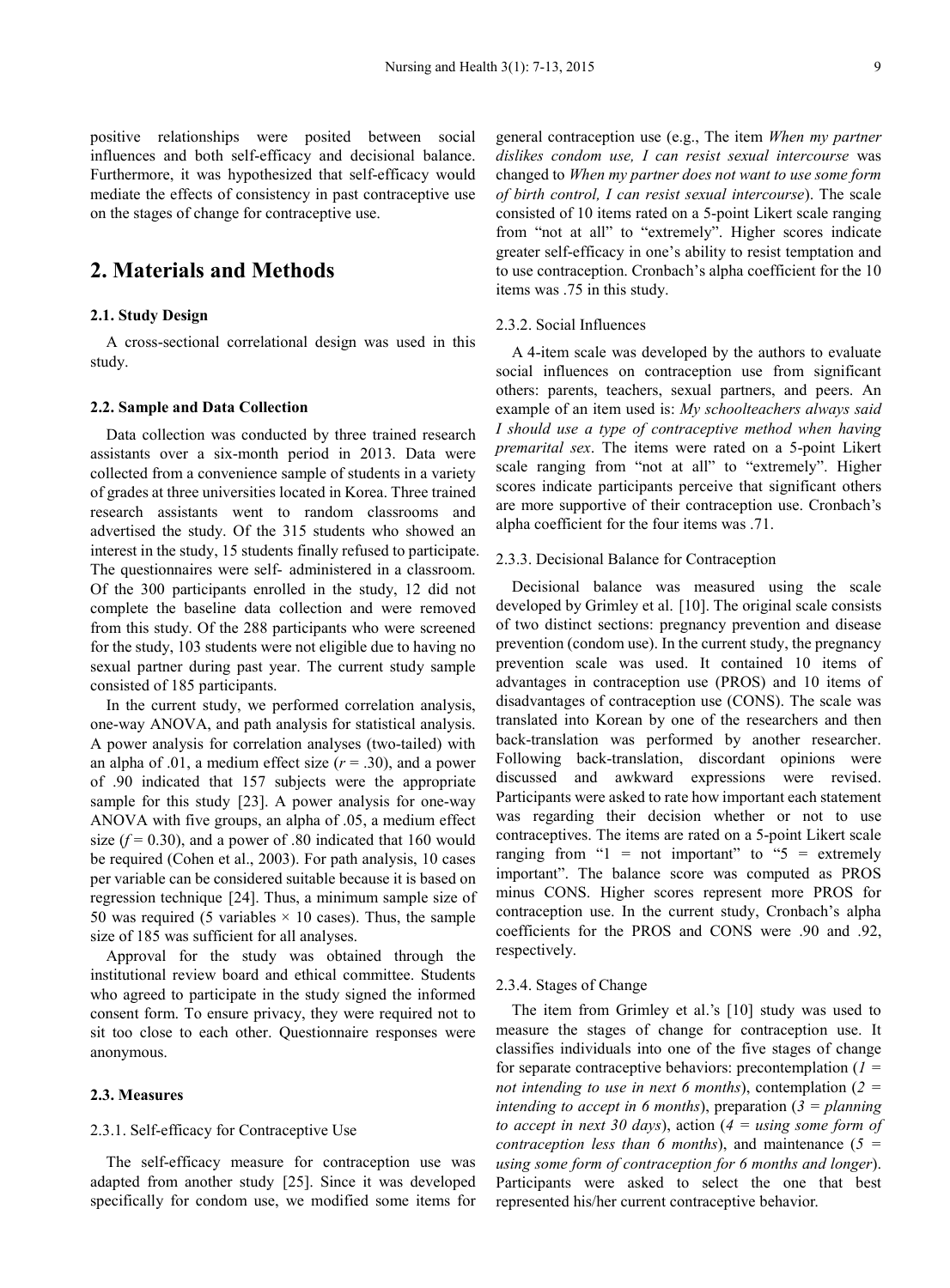| Variables                                   | Possible<br>range | Mean  | <b>SD</b> |         | 2       | 3       | 4       | 5    |
|---------------------------------------------|-------------------|-------|-----------|---------|---------|---------|---------|------|
| 1. Social influences                        | $4 - 20$          | 14.54 | 3.05      | 1.00    |         |         |         |      |
| 2. Decisional balance                       | $-40 \sim 40$     | 14.28 | 12.29     | $32**$  | 1.00    |         |         |      |
| 3. Consistency in past<br>contraception use | $1 - 5$           | 3.82  | 1.03      | $.37**$ | $.34**$ | 1.00    |         |      |
| 4. Self-efficacy                            | $10-50$           | 34.47 | 6.02      | $.38**$ | $.44**$ | $.47**$ | 1.00    |      |
| 5. Stages of change                         | $1 - 5$           | 3.78  | 1.31      | $.29**$ | $.37**$ | $.60**$ | $.35**$ | 1.00 |

**Table 1.** Descriptive statistics and correlations among the study variables (n=185)

Note.  $*$  P < .01 (two-tailed)

#### 2.3.5. Consistency in Past Contraceptive Use

One item (*How consistently did you use contraceptives when you had sex?*) was used to measure participants' consistency in contraception use during past one year.

Responses were rated as *1=never used, 2=less than 50% of intercourse, 3=about 50% of intercourse, 4=more than 50% of intercourse,* and *5=always used*. Higher score indicates better contraception use during the past one year.

#### **2.4. Data Analysis**

Data analysis was conducted using SPSS program (Version 21.0). Descriptive statistics and correlation coefficients between study variables were examined. Differences across stages of change by decisional balance and self-efficacy were examined using one-way analysis of variance (ANOVA).

Path analysis with AMOS software (Version 21.0) was used to identify the effects of predictor variables on stages of change for contraceptive use. Before path analysis, multicollinearity was examined in the correlations among independent variables and was not found in the current study (range of variance inflation: 1-4; desired value for path analysis < 10). Model fit indices were examined to test the overall fit of the model to the collected data including the chi-square statistic (desired *p*-value >.05) with degrees of freedom, the normed fit index (NFI; desired value  $> 0.90$ ), incremental fit index (IFI; desired value  $> 0.90$ ), comparative fit index (CFI; desired value  $> 0.90$ ), root mean square error of approximation (RMSEA; desired value < 0.08), and Akaike's information criterion (AIC; the smaller the AIC, the better the fit).

# **3. Results**

#### **3.1. Characteristics of the Participants**

The mean age of participants was 22.33 years (*SD* = 1.82,

range: 19-29). About two thirds of them (60.5%) were male students. About half of the participants (51.4%) were sophomores. Most (96.8%) were not married. More than 80% of the participants drank alcohol less than two times a week. About two thirds of them (65.9%) were non-smokers. About one-fifth experienced their own or their partners' unintended pregnancy  $(21.1\%)$  and abortion  $(18.4\%)$ . Most of the participants who reported using contraception (95.1%) were currently using condoms. A small portion was using oral contraceptives (2.5%) or traditional methods such as periodic abstinence and withdrawal (2.4%). As a result of the classification of participants into stages of change for contraception use, over half of the participants were using contraceptives (62.1%), with 21.6% placing themselves in the action stage and 40.5% in maintenance. More than 7% of the participants stated that they had no intention of contraception.

Descriptive statistics and correlations between study variables are presented in Table1.

## **3.2. Decisional Balance and Self-efficacy by Stages of Change**

The scores for PROS and CONS by stages of change are presented in Table 2. There were significant differences in the scores for decisional balance and CONS across the stages of change. *Post hoc* Duncan test results indicated that there were significantly higher scores for decisional balance and lower scores for CONS in the action / maintenance stages compared to the precontemplation / contemplation / preparation stages. No significant differences were found across the stages in the scores for PROS.

The findings for self-efficacy scores showed that there were significant differences across the stages of change. *Post hoc* Duncan test results indicated that there were significantly higher scores for self-efficacy in the action / maintenance stages compared to the precontemplation / contemplation / preparation stages.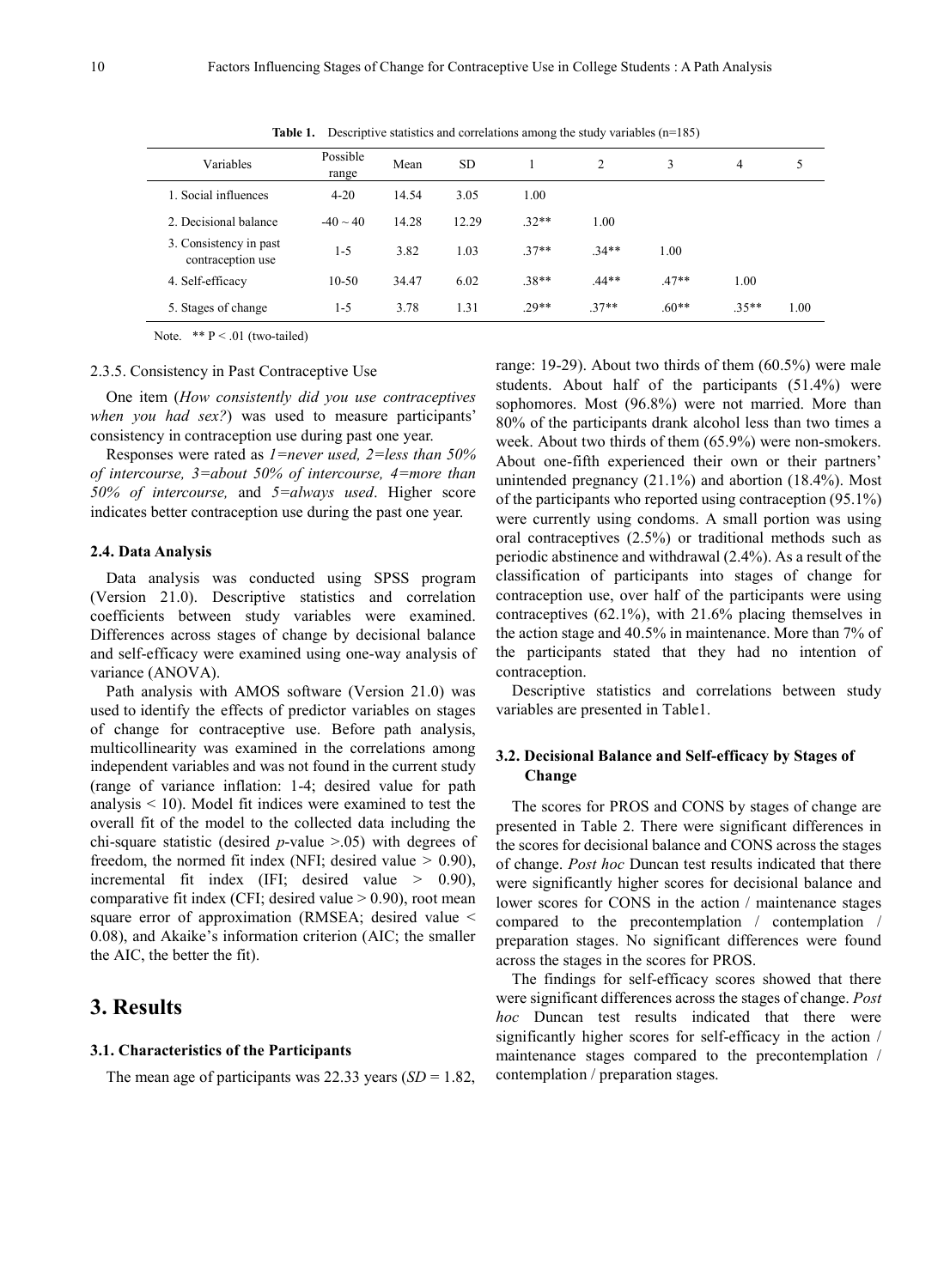|                       | Precontemplation<br>$(n=14)$ | Contemplation<br>$(n=20)$ | Preparation<br>$(n=31)$ | Action<br>$(n=40)$  | Maintenance<br>$(n=75)$ | F        |
|-----------------------|------------------------------|---------------------------|-------------------------|---------------------|-------------------------|----------|
|                       | Mean (SD)                    | Mean $(SD)$               | Mean $(SD)$             | Mean $(SD)$         | Mean $(SD)$             |          |
| Decisional<br>balance | 6.33 ( $8.78$ ) <sup>a</sup> | $11.50(5.56)^{a}$         | $8.89(10.97)^{a}$       | 19.96 $(11.96)^{b}$ | 18.45 $(11.26)^{b}$     | $575**$  |
| <b>PROS</b>           | 37.00 (8.05)                 | 38.92 (4.19)              | 37.95 (7.76)            | 42.50(4.97)         | 40.61(5.78)             | 2.43     |
| <b>CONS</b>           | $30.67(11.29)^{a}$           | $27.67(5.79)^{a}$         | 29.05 $(11.04)^{a}$     | $22.68(8.48)^{b}$   | $22.36(8.41)^{b}$       | $3.53*$  |
| Self-efficacy         | $33.44 (5.03)^{a}$           | $31.46(5.98)^{a}$         | 33.21 $(5.62)^a$        | $35.31(5.61)^{b}$   | 37.89 $(6.38)^{b}$      | $4.37**$ |
|                       |                              |                           |                         |                     |                         |          |

**Table 2.** Scores for decisional balance and self-efficacy by stages of change for contraception use (n=185)

Note. PROS: advantages in contraception use; CONS: disadvantages of contraception use;  $* p < .05; ** p < .01; a, b$ : Duncan test results

#### **3.3. Evaluation of the Hypothesized Path Model**

The initial testing of the hypothesized path model showed that five of the six paths were statistically significant, but the model fit was not satisfactory  $(\chi^2 (4, 185) = 670.12, p < .01,$ NFI=0.78, IFI=0.78, CFI=0.78, RMSEA=0.24, AIC= 702.11). To modify the model, a nonsignificant path from decisional balance to the stages of change was removed and a path from decisional balance to self-efficacy was added based on the modification indices (greater than 10). Testing of this modified model showed improvement in the fit indices, but provided some support for more modification ( $\chi$ <sup>2</sup> (4, 285)= 310.18, *p* < .01, NFI=0.90, IFI=0.90, CFI= 0.90, RMSEA=0.16, AIC=342.18). ). In the final model, two paths with modification indices greater than 10 were added, as they were considered theoretically reliable: a path from social influences to stages of change and a path from social influences to consistency in past contraception use. All paths of the final model were statistically significant, and showed very good fit with the data (Figure 2). The model fit indices were as follows:  $\chi^2(2, 285) = 2.08$ ,  $p = 35$ , NFI=0.99, IFI=1.00, CFI=1.00, RMSEA=0.01, AIC= 342.18.

In the final model, social influences (total effect: 0.13, p < .01), consistency in past contraception use (total effect: 0.54,  $p < .05$ ), and self-efficacy (total effect: 0.02,  $p < .05$ ) had a direct effect on the stages of change for contraception use. Although decisional balance did not show a direct effect, it had a significant indirect effect on the stages of change through self-efficacy. These predicting variables explained 40% of the variance of stages of change for contraception use.



**Figure 2.** Final model

# **4. Discussion**

Although based on small numbers, our study findings indicated that a considerable number of sexually active Korean college students have not used contraceptives; more than 35% of participants rated their position in the stages of precontemplation, contemplation, and preparation. The rate of non-users was higher than that in the previous studies from several other countries [1-3], and might lead to higher rates of unwanted pregnancy and abortion. The rate of unintended pregnancy and induced abortion tends to be higher among Asian college students than in North American or European college students [2-4, 26]. This may be associated with the underlying culture in many Asian countries that considers talking about sexual issues and premarital sex to be taboo, which often results in insufficient information and misconceptions about contraception [3, 12]. In addition, the CONS scores of the students who were in the stages of precontemplation, contemplation, and preparation were significantly higher than those who were using contraceptives, while no significant differences were found in their PROS scores. This finding suggests that decreasing the perceptions of disadvantages in contraceptive use may be more important than increasing the perceptions of advantages for college students' contraceptive behaviors.

Among the variables, consistency in past contraceptive use had the greatest influence on the stages of change for contraceptive use directly and indirectly through self-efficacy. It suggests that students who have consistently used contraceptives during past one year may be in a higher stage of change because their past contraceptive use may increase their self-efficacy for contraception. Previous studies with young adults also reported that past contraceptive use behavior was a powerful predictor of current or future contraceptive intentions and choice showing the strongest relationship with self-efficacy [12, 27]. The findings of past contraceptive use as a powerful predictor of intentions or stages of change for contraception has important intervention implications, suggesting that dividing young people considering their past experiences of contraceptive use would be more effective for contraception programs. People who report contraceptive use need to be encouraged to maintain their behavior, while for those who have not, health care professionals need to be focused on the factors that motivate use of contraceptives [27].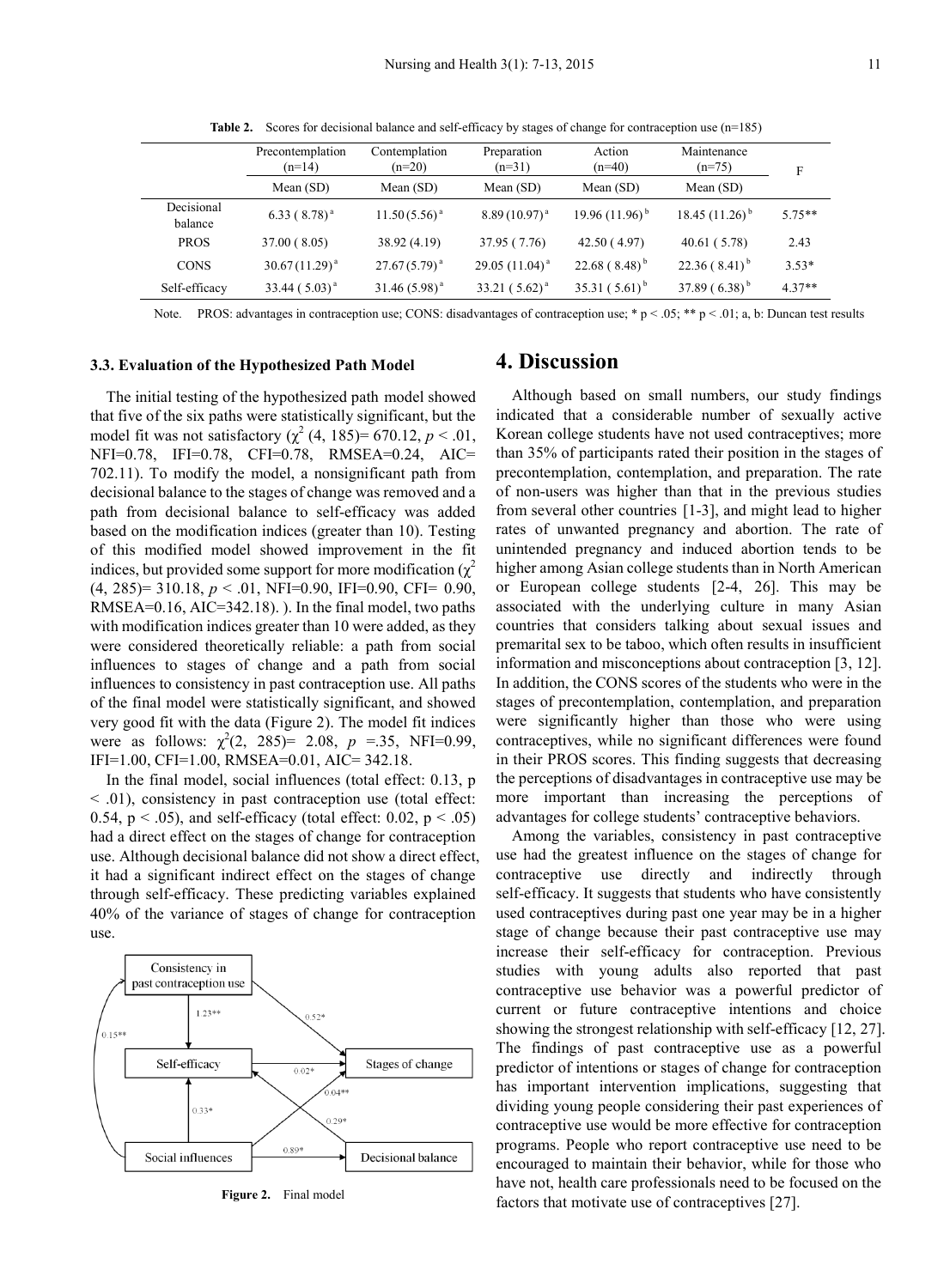Social influence was the second strongest predictor of stages of change for contraception. In the current study, indirect effects of social influence were greater than the direct effect on stages of change. Furthermore, the indirect effects of social influence on stages of change were greater than total effects of either decisional balance or self-efficacy. These results indicate social influences may take precedence over personal considerations, which seems to be from East Asian culture placing a greater emphasis on norms reported by other members of the same culture [9]. Developing and providing supportive social influences from parents, school teachers, and peers should be considered an important strategy to improve contraceptive attitude and self-efficacy among sexually active young people [9, 14]. Consistent with prior study results [8], the current study suggests that social cognitive factors (i.e., social influence, self-efficacy, and decisional balance) are associated with contraceptive behavior in college students. Interventions that promote these social cognitive factors may be useful in understanding and conceptualizing their contraceptive behaviors [15].

In this study, self-efficacy mediated the effects of social influence and consistency in past contraceptive use on stages of change for contraceptive behavior. The strong mediating influence of self-efficacy on contraceptive behaviors has been previously noted [8-9, 14]. While supportive influences from family, teachers, and peers has important effects on college students' contraceptive behavior, the current study results show that it is the pathway through which social influence operate (i.e., self-efficacy) that is more important to stages of change for contraceptive behavior.

Although the TTM was supported by the data from a sample of college students, there are several limitations that should be considered when interpreting the results. This study used a cross-sectional design; thus, definitive conclusions about direction of causality between the relationships cannot be determined. Secondly, data were collected using a convenience sampling method from students attending three universities located in Korea and may not represent Korean college students. Third, much of variance in the stages of change for contraceptive behavior remained unexplained. There are a number of contraceptive use determinants (e.g., gender, types of contraceptive method, contraceptive knowledge and attitude, and partner relationships) that are not accounted for by the TTM [16, 27-28]. No single theory can account for all of the complexities of behavioral change [18]. Modeling contraceptive behavior including variables beyond the TTM would enhance the explanatory power for college students' contraceptive behavior. In addition, although the stage of change is a strong predictor for contraceptive behaviors, it cannot be a direct indicator of the overall proportion of behavioral change. Importantly, contraceptive behaviors cannot be performed by only individual intention, but require partner involvement and assistance in many cases [27]. Lastly, another important aspect worth mentioning is the risk of lumping all contraceptive methods and gender with no subgroup analyses. Although the aim of the study was

mostly to test the proposed model, we know that different contraceptive methods have different demands on couples. For instance, if the man who is the dominant in the relationship is hesitant to use condom it would not matter much whether the woman is motivated to use contraception or not.

# **5. Conclusions**

The present study verified the usefulness of TTM in understanding factors affecting contraceptive behaviors in college students. Consistent with prior study results guided by the TTM [8-9, 14], self-efficacy and decisional balance partially mediated the role of cognitive (social influence) and behavioral (past contraception use) factors on the stages of change for contraceptive use. The variables accounted for 40% of the variance in the stages of change for contraceptive use. The study findings suggest that the TTM is useful in explaining college students' contraceptive behavior.

In conclusion, current study results suggest that programs aimed at promoting contraceptive behavior in college students should seek ways and means to increase self-efficacy and to facilitate supportive communications with family or peers about contraception. Also, interventions will be more effectual and cost-effective when they are matched to the individual stages of behavioral change [10]. For instance, students who are in the action / maintenance stages need to be encouraged to maintain their contraceptive behavior, while those who are in the precontemplation stage will require messages that focus on the factors that motivate the use of contraceptives, decreasing their perceptions of the disadvantages of contraception use [27].

# **Acknowledgements**

The present research was conducted with the Research Grant of Seoil University in 2012.

## **REFERENCES**

- [1] Huber, L. R. B., & Ersek, J. L. (2009). Contraceptive use among sexually active university students*. Journal of Women's Health, 18*, 1063-1070.
- [2] Trieu, S. L., Bratton, S., Marshak, H. H. (2011). Sexual and reproductive health behaviors of California community college students. *Journal of American College Health, 59*, 744-750.
- [3] Erenel, A. S., & Golbasi, Z. (2011). Unprotected sexual intercourse and unplanned pregnancy experience of Turkish university students. *Sexuality and Disability, 29*, 75-80.
- [4] Buhi, E. R., Marhefka, S. L., & Hoban, M. T. (2010). The state of the union: Sexual health disparities in a national sample of US college students. *Journal of American College Health, 58*, 337-346.